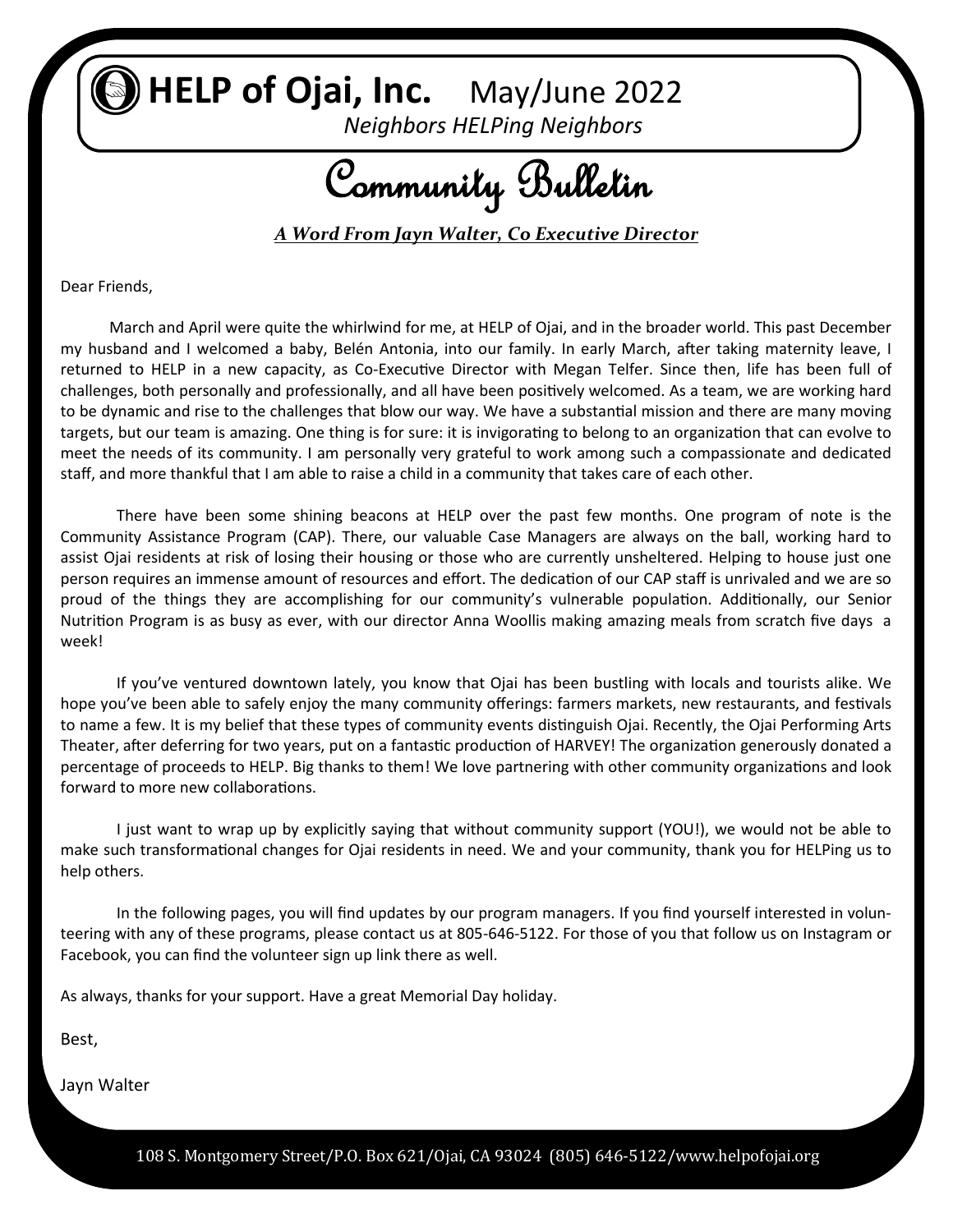**Page 2**

# **May/June Activities Update • 108 S. Montgomery Street, Ojai • (805) 646-5122**

*HELP of Ojai would like to thank all of our volunteer instructors for all they do for our seniors! Not only do they teach their class, but they show deep care and concern for each of their students. We would not be able to run this program without them and be able to offer classes at low cost, no cost, or suggestion based.*

*HELP of Ojai offers activities to meet the interest and schedules of active seniors. Whether it is an activity for the brain; an activity for the body; or an activity that brings people together, we hope you find something to meet your wants and needs. Included below is a short description of the typical monthly activities. The days and times of the classes/activities are listed on the accompanying calendar. Unless specified, all classes are donation-based. Please notice the Activity Calendar is a two-month format. The next calendar will be published for July and August 2022.* 

*Due to COVID-19, there is a maximum of 15 people per an activity, masks are required inside the building, and proof of vaccination is required. Hand-sanitizer will be provided for use before and after class.* 

#### *The appointment-necessary or series-based activities beginning at Montgomery Street for May/June are:*

*Health Insurance Counseling & Advocacy Program (HICAP)* will hold appointments on Tuesdays from 9:00am-11:15am. This program provides free and objective information and counseling about Medicare. Please call 805-646-5122 to schedule an appointment.

*Skin Cancer Check* with Dr. Thacher will be Tuesday, June 7th from 8:30am-9:45am. Call 805-646-5122 for an appointment. *Tai Chi: Moving for Better Balance* is a 12-week evidence-based class offered by the VCAAA Fall Prevention Program that requires registration. Class will be held on Tuesdays and Thursdays from 9:30am-11:00am starting on Tuesday, May 10th. Suggested \$5.00 donation per a class

*Yoga at HELP of Ojai on Thursdays* is a 6-week series that requires registration. The Spring Session will be held on Tuesdays from 11:30am-1:00pm with a certified instructor, starting on 4/14 and ending on 5/19. This Spring Session will be held at 108 S. Montgomery Street. As a Covid Precaution, students will be responsible for providing their own yoga mats. The 6 week course costs \$45.00.

*Yoga at HELP of Ojai on Wednesdays* is a 4-week series that requires registration. The Spring Session will be held on Wednesdays from 9:00am-10:30am with a certified instructor. The series will start on 5/4 and end on 5/25. This Spring Session will be held at 108 S. Montgomery Street. As a Covid Precaution, students will be responsible for providing their own yoga mats. The 4-week course costs \$30.00.

#### *The drop-in classes and activities held at Montgomery Street available in May/June are:*

*Chair Yoga* meets on Wednesdays from 11:00am-12:00pm. Suggested donation of \$5.00 per a class. Classes will not be held in June and July.

*Intermediate Guitar* meets Fridays from 1:00pm-2:00pm. Learn guitar in a supportive environment. Suggested \$5.00 donation per class. Classes will be held during the month of May. For the months of June and July, please call in advance to see if the class will be held due to instructor vacation.

*Mah-Jongg Mavens* meet on Wednesdays from 1:00pm-3:00pm.

*Parkinson's Support Group* meets the first Monday of every month. The next meetings will be held on May 2nd & June 6th from 2:00pm-3:30pm. Occasional guest speakers.

#### *Activities held at other places for May/June are:*

*The Caregiver's Haven Support Group* meets at The Gables on the second and fourth Monday of each month. Masking is required and evidence of vaccination or current PCR test is required to be on The Gables Campus. Call Deirdre at 805-640- 5717 for more information.

*Grey Law* is currently doing over the phone meetings. Please call 658-2266 to speak with a Grey Law representative.

#### *Future Classes to look for in July/August are:*

*Chair Yoga* will be back in August, look for more information in our next Community Bulletin for the start date and time. *Creative Writing* will continue to meet on Zoom.

*Intermediate Guitar* will meet sporadically in July and August, with a consistent schedule starting back in September. *Parkinson's Support Group* will meet in July and August.

*Skin Cancer Check* with Dr. Thacher will be Tuesday, August 2nd from 8:30am-9:45am. Call 805-646-5122 for an appointment.

*Tai Chi: Moving for Better Balance* will hold a registration for the Fall Session. Stay tuned for more information! *Yoga at HELP of Ojai* will hold a registration in August for Fall Session 1. Stay tuned for more information.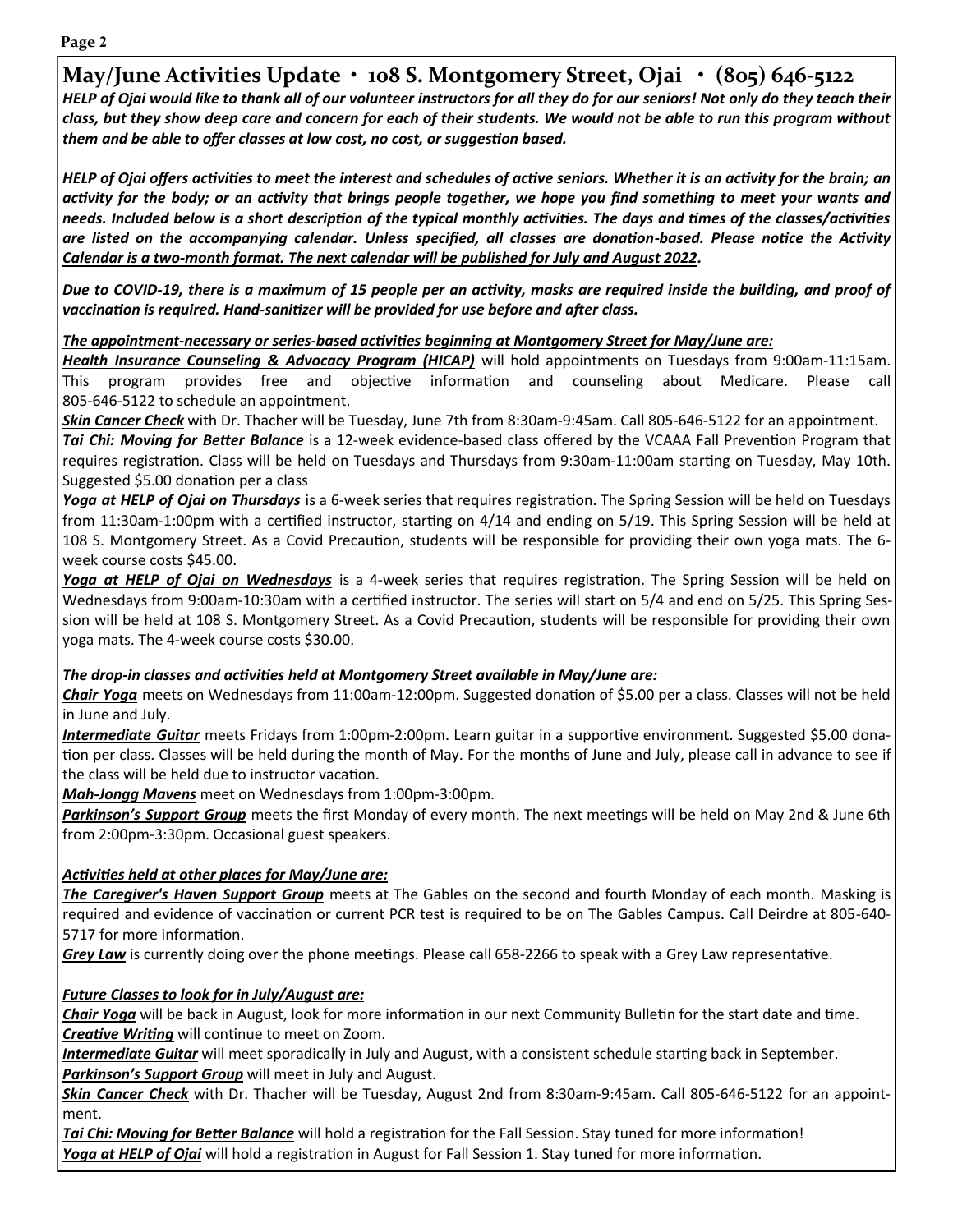#### $\Diamond$  PROGRAM UPDATES  $\Diamond$

### **Senior Nutrition Program • Anna Woollis, Program Director 370 W. Baldwin Rd., Ojai • (805) 649-8018 • annaw@helpofojai.org**

Congregate meals are now served Monday through Thursday, from 12pm-1pm. There is no lunch service on Fridays.

Home Delivered Meals are available to recipients who are 60 years of age or older and homebound by reason of function and/or disability and/or isolation. Please contact Anna at 649-8018 for more information.

#### **Transportation • Tina Rosas, Transportation Director • (805) 646-7787 • tinar@helpofojai.org**



Transportation hours of operation: Monday – Thursday: 8:30-3:30, Friday: 8:30-12:30

This month we recognize Bill Loehr as our volunteer driver of the month. Bill has been driving for HELP of Ojai for eight years! Bill drove during the pandemic delivering Great Plates and is always willing to drive multiple shifts whenever needed. Our riders appreciate Bill's positive and cheerful personality. Bill is an author, awesome bread maker, fly fisherman and a retired economics professor. One of Bill's many talents is playing the harmonica. Many times, while waiting for our riders, he is playing in our parking lot, which always brings a smile to those that are nearby. Next time you see, or hear, Bill please thank him for his many hours driving for HELP of Ojai.

Please call Tina 805-646-5122 x105 if you would like to know more about this great opportunity serving our community. Reminder: Ride reservations must be called in by 2:00 the day prior. Doctor's appointments an grocery shopping are priority over any other appointments.

#### **West Campus & 2nd HELPings Donation Center • 370 W. Baldwin Road, Ojai**

Our 2<sup>nd</sup> HELPings Donation Center at our West Campus facility is open Wednesday through Saturday from 9:00am-2:00pm. No appointment necessary! *We reserve the right to refuse items that are unsellable or in poor condition. Please do not dump items.*

Our **First Saturday Sales** are held on the first Saturday of each month, with the exception of January and July, from 8:00am-12:00pm. Remaining sale dates in 2022: May 7, June 4, August 6, September 3, October 1, November 5 & December 3. Our May 7th sale will feature the unique paintings and other art by Irene Koch. Irene passed away in 2020 and left her estate to HELP of Ojai. We want to offer the community the chance to purchase her one of a kind art and hope you'll stop by.

#### **2nd HELPings Thrift Store • Naiomi Collins Babcock • 841 E. Ojai Ave., Ojai • (805) 646-5812**

Store hours: Tuesday—Saturday, from 10:00am-5:00pm. Temp Sunday hours: 11:00am-3:00pm \*Masks requested but not required\*

We're excited to share we will now be open on Sundays! Beginning May 8th, the thrift store will be open from 11am-3pm. Hope to see you!

2nd HELPings is on Instagram @2ndhelpings thrift! Give us a follow and get first looks at unique and collectible items for sale.

Due to space and other limitations, we cannot accept donations at the store. Please visit the donation store during their hours of operation. As always, thank you to the volunteers who help the store run! We couldn't do it without you.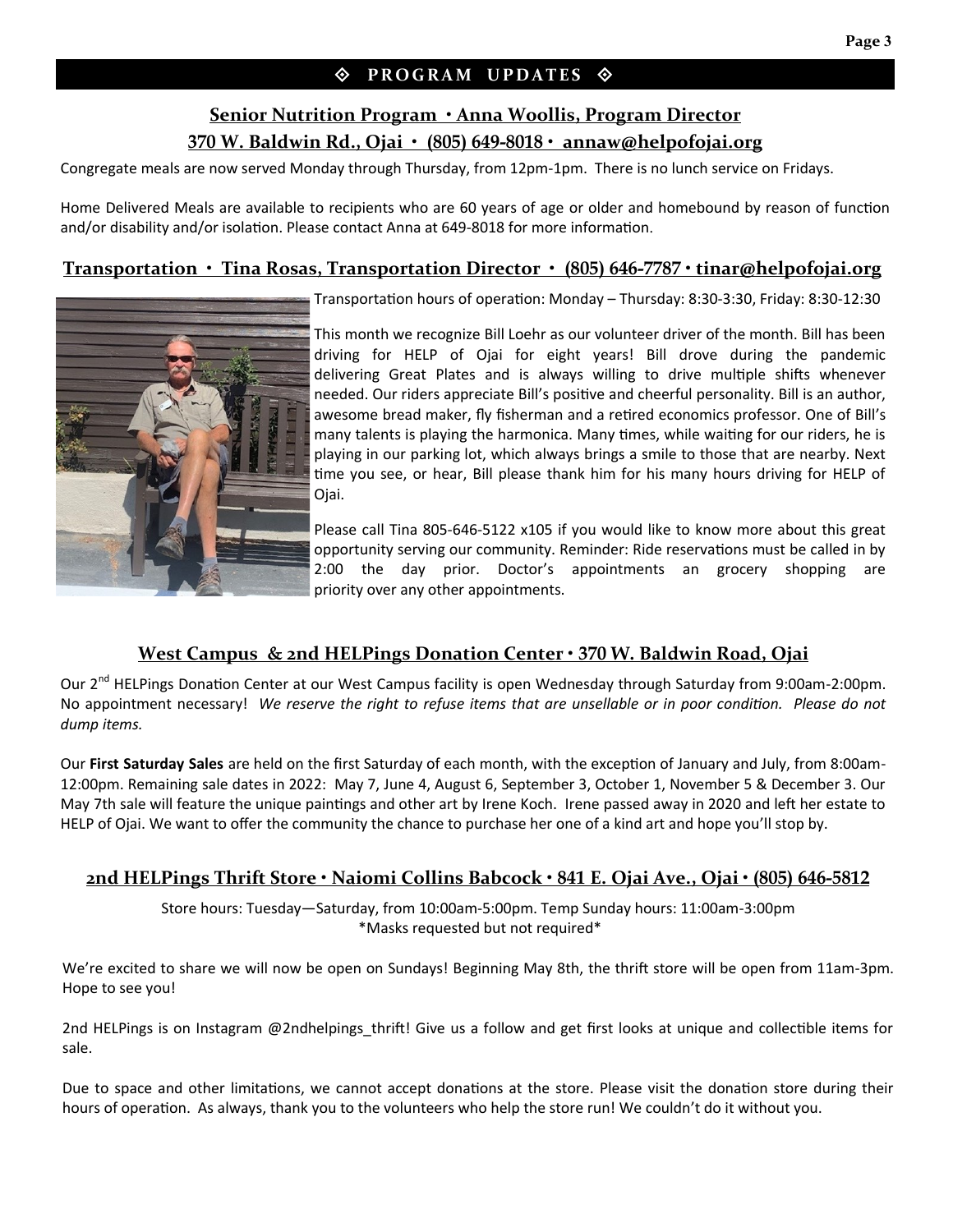# $\Diamond$  PROGRAM UPDATES  $\Diamond$

# **Community Assistance Program (CAP) (805) 640-3320 • 108 S. Montgomery St., Ojai 93023**

The following was written by Whitney Nunes, Homeless Services Specialist and Case Manager:

As a case manager at the HELP of Ojai Community Assistance Program, I work with a lot of people who are housing insecure. It is one of the more difficult parts of my job: talking with people who are unable to find affordable housing in the Ojai Valley (or Ventura County, for that matter). I have met people who grew up in the Valley and are moving out of state because they cannot afford to live here any longer. It is always a difficult conversation to have with someone where you let them know the reality of finding something in the Valley is slim to none.

With all that being said, I have been very fortunate to work with the Ventura County Continuum of Care and the Homeless Management Information System to help obtain Emergency Housing Vouchers (EHV) for some of our eligible clients. Another select few have been lucky enough to come to the top of the years long Section 8 waitlist as and have obtained housing vouchers. In total we have helped 10 households through their voucher journey in the past two months. Two of the individuals have been housed through Section 8 and one individual has been housed through Permanent Supportive Housing via HMIS. We have been able to secure 7 EHV vouchers and have been able to assist 17 individuals total: seven seniors, three adults, and seven children. We are continuing to advocate for more individuals who are in need of the EHV.

**So who are we helping?** One of our senior clients, who had been homeless for 20 years, received a Section 8 voucher. Unable to find housing in the Ojai Valley, they looked for housing for six months before they were able to find housing in a different city. We worked with another unsheltered senior who had been living in their car for years. They obtained a Section 8 voucher, but due to a low credit score they were unable to find a place to live. After almost a year of searching, we were able to advocate for a Permanent Supportive Housing unit, for which they were approved and were able to move in at the end of March. I worked with a single parent who called me in November, letting me know they were being evicted because the landlord was having a family member move into their home. This family has had years of difficult circumstances and trauma. They constantly feel like they are just surviving. They were able to find housing outside the Ojai Valley and are now in a place of comfort and stability which they have not felt in years. This EHV has enabled them to explore opportunities they never thought possible.

These vouchers have given many people a new lease on life. By receiving these housing subsidies individuals and families are now able to enjoy more and worry less. I feel so lucky to work with these families and individuals to help them find sustainable housing and support them in their journey.

If you have any questions for Whitney, you can reach her by email at whitneyn@helpofojai.org.

## **Important dates for the CAP office**

Beginning in June, we will be open on the last Saturday of every month to help those who are unable to receive services during the week. This is a great time to pick up a food box and/or complete a utility assistance application. We will be open from 9am– 12pm.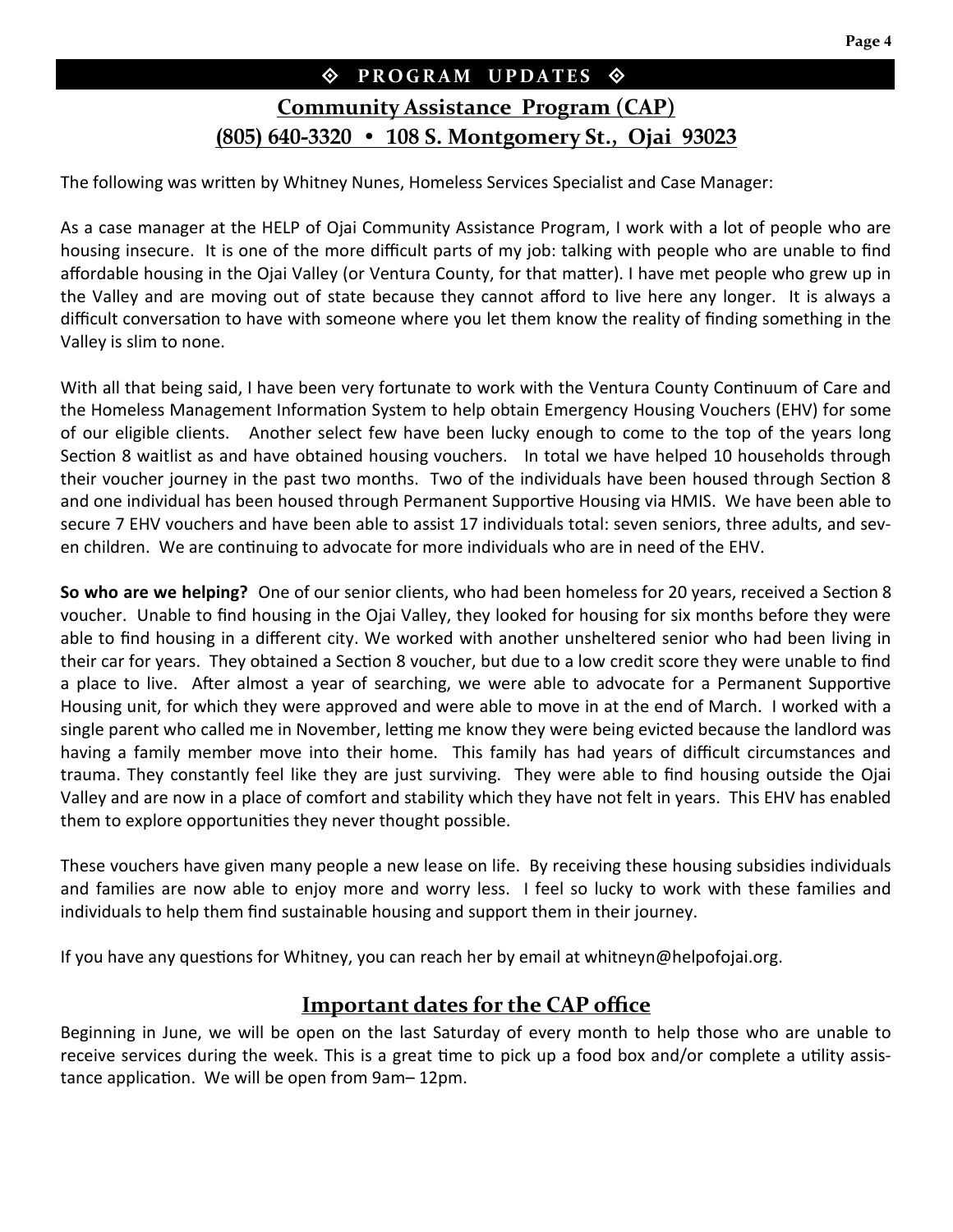## *Donor Recognition*

Our deepest appreciation goes out to those who made contributions in the months of February and March 2022. Your donations in support of HELP's programs are valued greatly and we sincerely thank you.

If you have any questions regarding donations, please call Megan Telfer at (805) 646-5122.

Adam Tolmach Al Earle Alice Matzkin Allan and Joyce West Allen and Theresa Bridges Allen Vail Allyn Wilkinson American Legion Post 482 Amy Schneider Andrew Snett Ann Brock Anna Porter Rhoda Anne Brown Anne Thacher Anonymous Unknown Aqua-Flo Supply Art and Sally Lemire Aryna Swope and Phil Caruthers Barbara Crowder Barbara Hoffman Barbara Parsons Beckley & Suzanne Baker Bernadette DiPietro Beth Barnes Beverly Schuberth Beverly Spurgeon Bill and Linda Nugent Bill Evenden Bill Girvetz Bob and Nora Ackerley Bob Bonewitz Bob Davis Bobbi Balderman Bonito Coffee Roaster LLC Bonnie Bartling Bonnie Beckman Bonnie Bishop Brett and Denise Kantrowitz Brian Warner Bruce and Linda Nofrey Bruce Ford Brown Memorial Trust Bruce Hibberd Bruce Kuebler Bruce Nofrey Bruce Purvine Bud Rowe Carl Fronhofer Caroline Richard Caroline Stubbs Carrie McGurn Catherine Lee Cathy Diorio Cathy Estill

Cathy Gonzales Charlene Spretnak Charley and Sandra Sledd Charlie Bosson Cheryl & Jaime Snyder Chris and Cathy Gonzales Chuck and Nancy Nordstrom Cindy Pitou Burton Claire Paulson Claud Mann Clella Schneider Connie Seebirt Cricket Twichell Curt Lewis Cynthia Mullins Dan Sommer Danna Contreras Dariel Sidney Darrell Ralston Dave Townley David and Mary Ann Lawson Debbie Adams Deirdre Daly Deutsch-Sutherland Charitable Gift Fund Dewayne and Marilyn Boccali Diana Farrell Diana Feinberg Diane Kinzek Dick and Jane Weirick Dick and Teddy Schneider Dick Roper Don and Michal Gaidano Don and Rena Mills Don Anderson and Nita Whaley Donald and Susan Reed Dottie Loebl Douglas and Dulanie LaBarre Douglas E Volpi Douglas LaBarre Duane and Azar Storhaug Duane Dammeyer Dudley and Mareen Zoll Dwayne McCulloch Edward Demmond and Kathryn McEachern Eileen Laber Elisabeth Otterbein Elizabeth Alexander Beam Emily and Tony Ayala Eric and Peggy Jenssen Eric Stoen Erin Hall Ernie and Sally Seidenkranz Esther KimballFred Fleet

Fred Keeler Gail Smith Garrett Clifford Gary and Brenda Farr Gary and Sharon Markley Gay Versteeg George Miller Gerben Hoeksma Gerry Hunsaker Gillian McManus Ginger & Richard Maxwell Glenda King Glenn Erickson Grace B Malloy Greg and Denise Stafford Haady Lashkari Harry and Ann Oppenheimer Helen Petroff Helen Torok Helene Vachet Herbert Hemming Herring Law Group HIP Vegan LLC Hope Share Care Foundation, Inc. Isabel McPherson Isla Claire Smith Isolda Restrepo Jacqueline Burge Jacques Lepine James and Kathleen Franklin James and Maryetta Sanders James and Shirley Quinn James Franklin James H Horak Jan Lewis Jane Weirick Jeff and Kara Hooper Jeff and Marla Hennessee Jeff and Pat Stone Jeff Hennessee Jeff Kustal Jeffrey and Pegi Skoff Jens and Laura Riege Jim and Connie Seebirt Jim and Robyn Halverson Jim and Sally True Jim Christiansen Jim Tremaine and Katie Ingram Jim True Joan Roberts Joanne Caldwell Jo-Anne Guy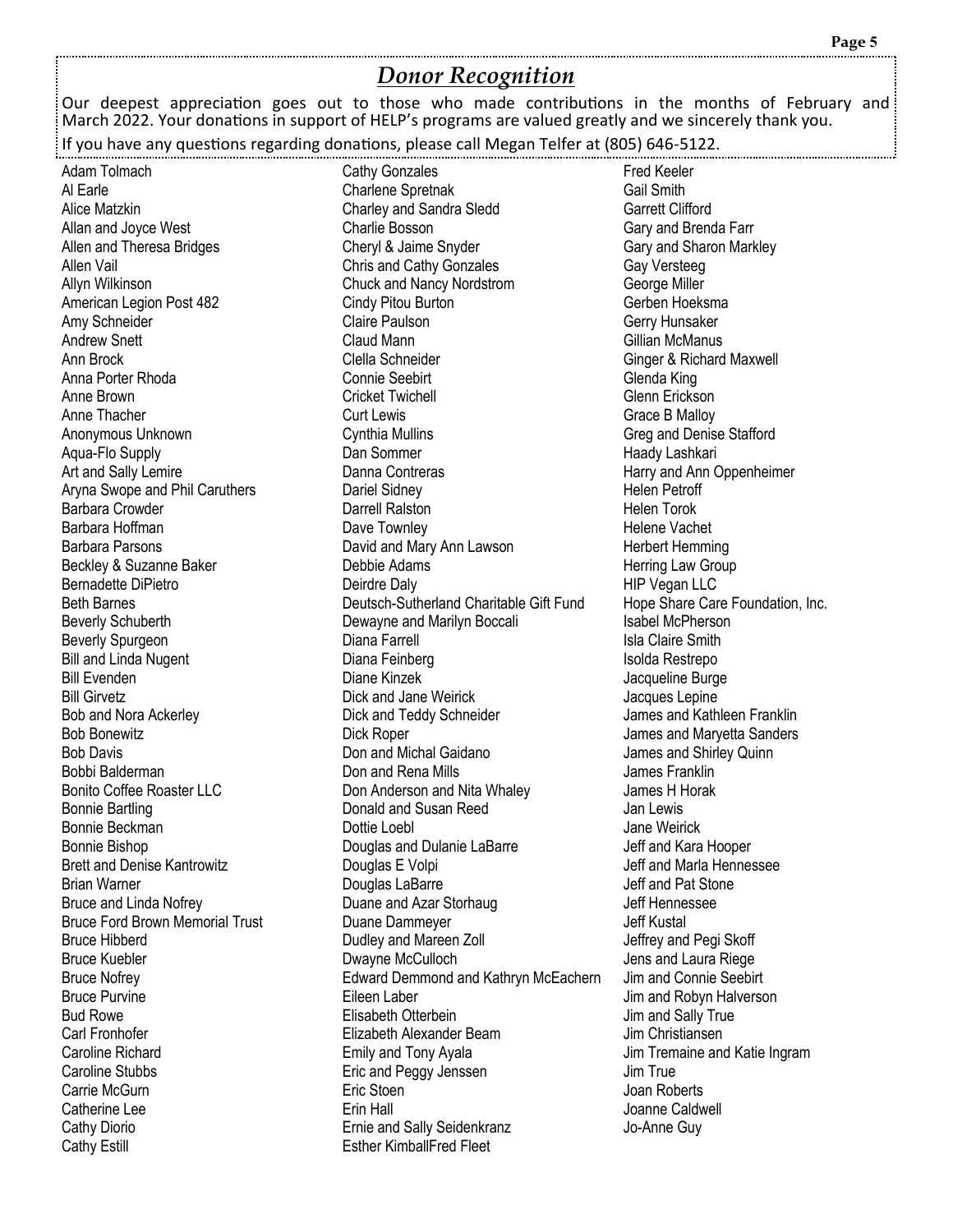## *Donor Recognition*

Our deepest appreciation goes out to those who made contributions in the months of February and March 2022. Your donations in support of HELP's programs are valued greatly and we sincerely thank you.

If you have any questions regarding donations, please call Megan Telfer at (805) 646-5122.

Jocelyn Coggeshall John and Ann Mason John and Helene Vachet John and Jo Ann Howard John Gustafson John Mason John Webb Jonathan and Linda Lambert Joseph Stevens Joshua fit the battle Judith Pugh Judy and Ken Cochran Judy Eldeb Judy Munzig Judy Oberlander Judy Walker Julie Dexter Julie Grist & Paul Holahan Kaarina Tienhaara Karen Birbeck Karen Courington Karen Lewis Karen Nix Kathan Glassman Katherine Bliss Katherine Patton and Glenn Erickson Katherine Rosenboom KATHLEEN RICHARDS Kathryn Bennett Kathy Hill Kay Rush Keith and Victoria Nightingale Kenneth Rose Kimberly Hunt Smith Kristi Schoeld Larry Holmes Larry Kent and Kathy Yee Larry Scott Laura Ann and Jeff Loebl Laura Peck Lea Choum Lee and Betty Gibson Leona Mote Linda Desch Linda Hansen Linda Lambert Linda Olive Linda Rovai Lisa and John Adair Lore Exner Lorraine West Louanne Fay Louis and Pamela Kuhlman

Louisa Hagen Louise Sandhaus Lu Setnicka Lucy Tolmach Lyn Kustal Lynda Lang Lynne Gibbs Lynne Snead Magda Norral-Perkins Maggie Kaufman Maralisia Long Marc Williams c/o Priscilla Margo Svikhart Marie Maier Marilyn Boccali Marilyn Guenther Marilyn Kinyon Mark and Asha Lee Mark and Shelly Felton Mark Golden Marquita Flemming Martha Lise Henriksen Martha Shults Marty Pops Mary Ann Lawson Mary Bergen Mary Cogswell Mary Hanks Mary Jane McCall Mary Kazmer Maryetta Sanders Matt and Aubrei Norris Matthew Velkes Michael and Joanne Caldwell Michael Graves Michal Gaidano Mike Briley Mike Cromer Mona Zaidi Nancy Davison Nancy Escher Nancy Nordstrom Nancy Pepper Natalia Moore Newman Living Trust Nita Whaley Noble Myerhoff Family Charitable Fund Nora Ackerley Nylia D Larson Oak Grove School Ojai Presbyterian Church Ojai United Methodist Church Olga Jones

Orin and Karen Chappell Oscar and Gloria Melendez Pamela Melone Pat Stone Patrice Rosenthal Patricia McDaniel Paul Siegel Peggy Jenssen Peggy Lessinger Peggy Russell Peter and Bonnie Scharff Peter and Kay Rush Peter Dicapua Phil Caruthers Pledgeling Foundation Polly Nelson Ralph W Blackford Randall Severino Randy Haney Ray King Rena Mills Renaissance Charitable Foundation Richard and Judy Henderson Richard and Martha Shults Richard and Susan Amend Richard Keller Rick and Martha Dowden Rick Beers Rikki Horne Robert and Gerry Hunsaker Robert Brown Robert Kyle Robert Meyer Robert Porter Roberts Concrete Co. Robin Nahin Rod and Karen Nix Roger and Patricia Essick Roger Macura Ross and Patty Atkinson Sally Lemire Sandy Treadwell Sarah and Rick Otterstrom and Rutherford Scott and Polly Nelson Seraphim I, LLC Sharon Markley Sharon Thames Shed and June Behar Sheryl Al-Awar Shirley Quinn Sidney Rice Smith-Hobson Foundation Soni Wright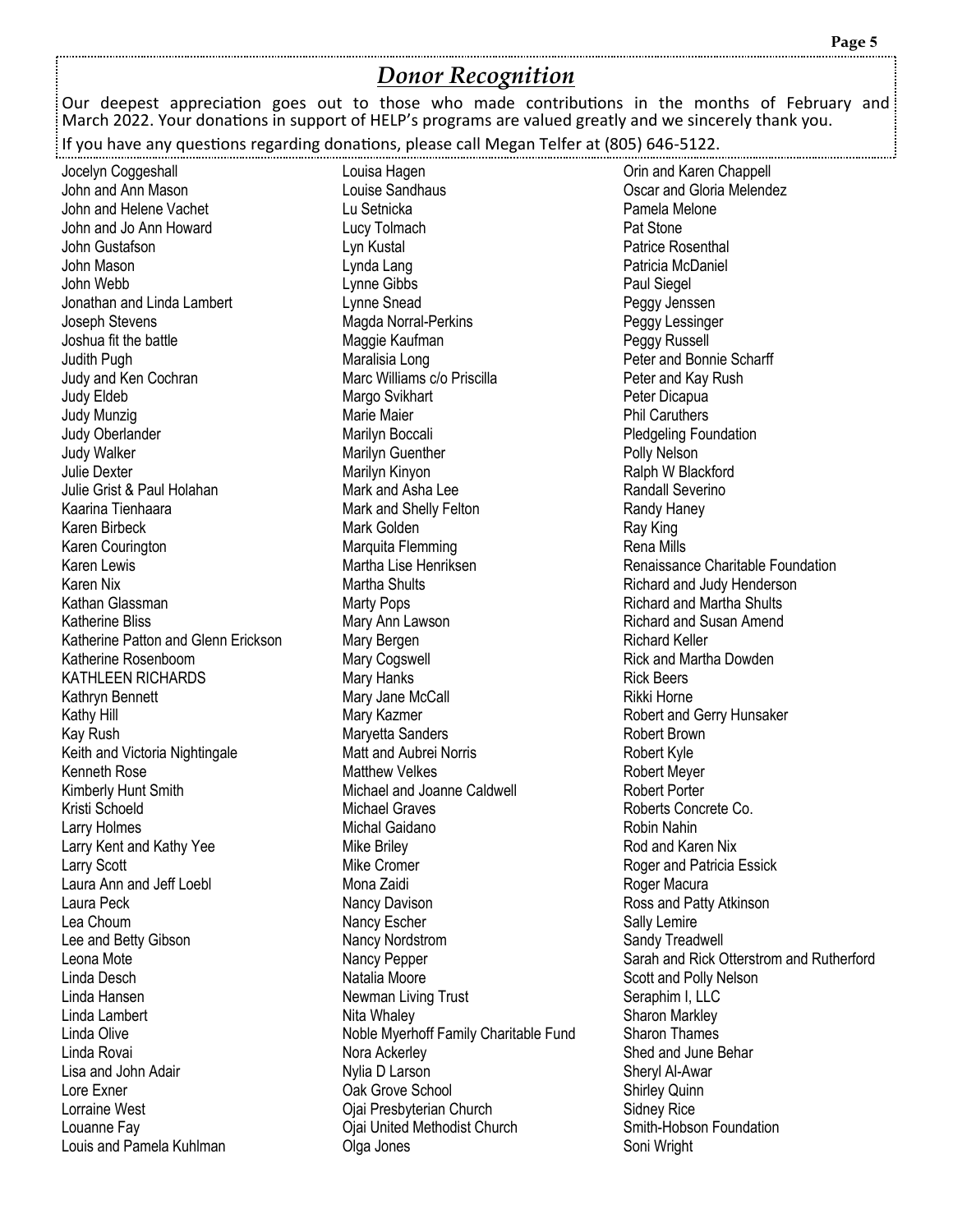# *Donor Recognition Continued*

Our deepest appreciation goes out to those who made contributions in the months of December 2021 and January 2022. Your donations in support of HELP's programs are valued greatly and we sincerely thank you.

If you have any questions regarding donations, please call Megan Telfer at (805) 646-5122.

Stella Preston Steve Bennett and Leslie Ogden Steve Romp Stuart Niebel Sue Francis Sue Horgan Susan Amend Susan Blacker Gary Susan Capper Susan Dickens Susan Grasso Susan Weaver Susan Westbrook Suzanne Baker Suzanne Harvey Sylvia Narula Tania and Tobias Parker Ted and Debra Reed Ted Gall Terry and Cricket Twichell Terry Wright The Baltoro Trust-Patagonia (Yvonne Chauinard Family Trustees) The Benevity Community Impact Fund The Denver Foundation The Gables of Ojai The JBKB Family Trust C/O Boston Bookkeeper The Looker Foundation Theodor and Lore Exner Thomas and Nancy Davison Thomas McCormick Tim Lawson Timothy and Kathleen McHugh Tina and Ted McQueen Tom & Nanette Benbrook Tom and Ed Farris Tom and Nancy Michali Tonii Davis Tony and Lynne Gibbs Tonya Peralta Trish Whalen Tucker and Phil Adams United Way California Capital Region Ursula Baertschi Victoria Nightingale Virginia Siegfried Virginia Thomas Wendell and Gai Jones William and Mary Hatch William Canty William Norris William Snively Wood-Claeyssens Foundation Yoram and Berta Makow

In Memory

In memory of Alan Rains Bill and Karen Evenden

In memory of Alan Rains Binney Moss

In memory of Alan Rains Jean Kilmurray

In honor of Eve Venturi Elaine C Needham

In honor of Gabrielle Gaffney Sarah Stuetz

In memory of Lucy Lucking Christine and James Snow

In memory of Lucy Lucking Karen Waldrop

In honor of Marjorie Hatton Janine Hatton

In honor of Punky Soares Raymond Pierson

In memory of Richard Paige, Carl Huntsinger, Fred Keeler II, Robert Chesley, Robert Miller Fred Keeler

In honor of Rose Boggs Barbara Weaver

In memory of Russell Eldeb Connie Biggers

In memory of Russell Eldeb Judy Eldeb

In memory of Russell Eldeb Randall Hamud

In memory of Steve Kraus Roz Kraus

In honor of Briar & Terri & Tim Wolfe Lanyard and Mary Dial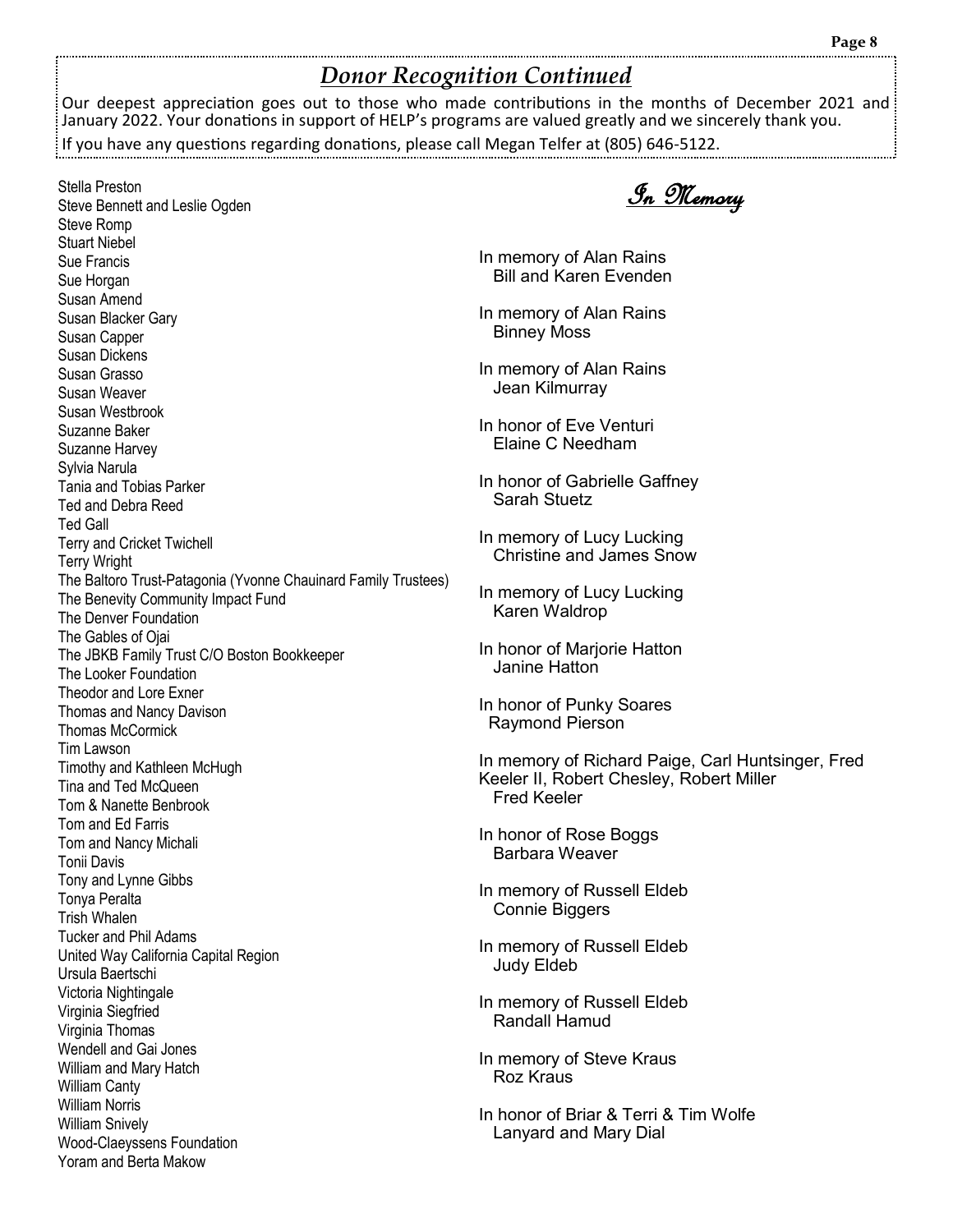| <b>HELP of Ojai Monthly Activities Calendar for May 2022</b> |     |                                                                                      |    |                                                                                      |               |                                                                                      |           |                                                                                      |   |                  |
|--------------------------------------------------------------|-----|--------------------------------------------------------------------------------------|----|--------------------------------------------------------------------------------------|---------------|--------------------------------------------------------------------------------------|-----------|--------------------------------------------------------------------------------------|---|------------------|
| Memorial Day<br>HELP of Ojai Closed                          | ိင် |                                                                                      | 23 |                                                                                      | $\vec{e}$     |                                                                                      | ဖ         | $2:00 - 3:30$<br>Parkinson's Support Group                                           |   | MONDAY           |
| 9:00-11:15 HLCAP Counseling<br>9:00-11:00 Tai Chi            | 31  | 9:00-11:15 HICAP Counseling<br>9:30-11:00 Tai Chi                                    | 24 | 9:00-11:15 HICAP Counseling<br>9:00-11:00 Tai Chi                                    | 4             | 9:00-11:15 HICAP Counseling<br>9:30-11:00 Tai Chi                                    | $\vec{0}$ | 9:00-11:15 HICAP Counseling                                                          |   | TUESDAY          |
|                                                              |     | 9:00—10:30 HELP of Ojai Yoga<br>11:00—12:00 Chair Yoga<br>1:00-3:00 Mah Jongg Mavens | 25 | 11:00-12:00 Chair Yoga<br>1:00-3:00 Mah Jongg Mavens<br>9:00-10:30 HELP of Ojai Yoga | $\vec{\circ}$ | 11:00-12:00 Chair Yoga<br>1:00-3:00 Mah Jongg Mavens<br>9:00-10:30 HELP of Ojai Yoga | ⇉         | 9:00—10:30 HELP of Ojai Yoga<br>11:00—12:00 Chair Yoga<br>1:00-3:00 Mah Jongg Mavens | 4 | <b>WEDNESDAY</b> |
|                                                              |     | 9:30-11:00 Tai Chi                                                                   | 26 | 9:30—11:00 Tai Chi<br>11:30—1:00 HELP of Ojai Yoga                                   | $\vec{6}$     | $11.39 - 1.02$<br>9:30—11:00 Tai Chi<br>1:30—1:00 HELP of Ojai Yoga                  | $\vec{v}$ | 11:30 HELP of Ojai Yoga                                                              |   | <b>THURSDAY</b>  |
|                                                              |     | $1.00 - 2.00$ Intermediate Guitar                                                    | 27 | $1:00 - 2:00$ Intermediate Guitar                                                    | 20            | 1:00 Intermediate Guitar                                                             | ದ         | 1:00-2:00 Intermediate Guitar                                                        | თ | <b>FRIDAY</b>    |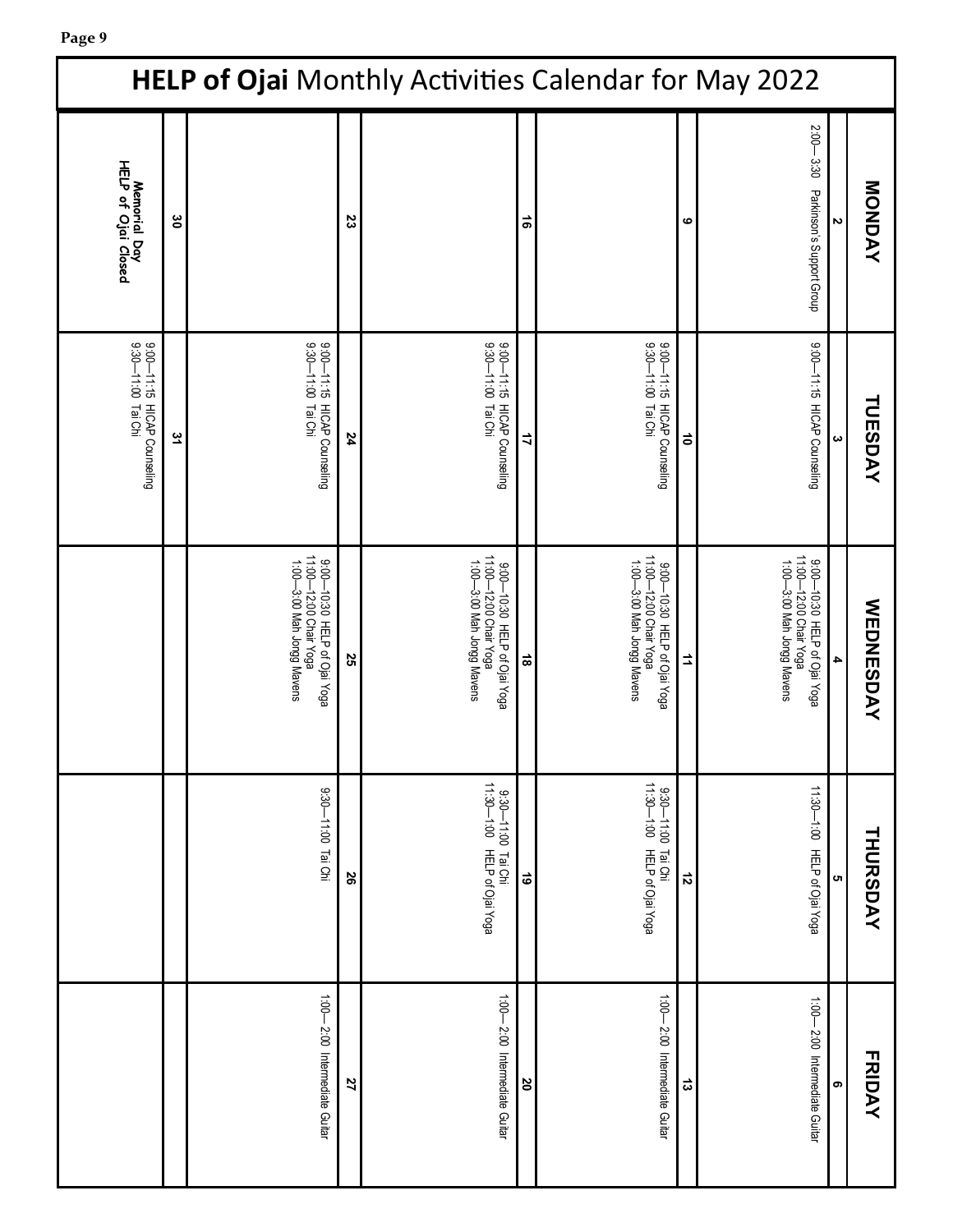| HELP of Ojai Monthly Activities Calendar for June 2022 |                    |                                                   |    |                                                    |           |                                                                                                    |                 |                                                      |   |                  |
|--------------------------------------------------------|--------------------|---------------------------------------------------|----|----------------------------------------------------|-----------|----------------------------------------------------------------------------------------------------|-----------------|------------------------------------------------------|---|------------------|
|                                                        | 27                 |                                                   | 20 |                                                    | ದ         | 2:00-<br>3:30 Parkinson's Support Group                                                            | თ               |                                                      |   | MONDAY           |
| 9:00-11:15 HICAP Counseling<br>9:30-10:00 Tai Chi      | 28                 | 9:00—1115 HICAP Counseling<br>9:30—10:00 Tai Chi  | 71 | 9:00-11:15 HICAP Counseling<br>9:30-10:00 Tai Chi  | 4         | Thacher<br>9:00—11:15 HICAP Counseling<br>9:30—10:00 Tai Chi<br>8:30-9:45 Skin Cancer Check w/ Dr. |                 |                                                      |   | <b>TUESDAY</b>   |
| 1.00—3:00 Maj Jongg Mavens                             | 29                 | 1:00 OM Ondi Jongg Mavens                         | 22 | 1:00 - 3:00 Maj Jongg Mavens                       | <u>ូ</u>  | 1:00 Maj Jongg Mavens                                                                              | ∞               | 1:00 Maj Jongg Mavens                                |   | <b>WEDNESDAY</b> |
| 9:30-11:00 Tai Chi                                     | $\mathbf{\hat{s}}$ | 9:30-11:00 Tai Chi                                | 23 | 9:30-11:00 Tai Chi                                 | $\vec{e}$ | $0:11-00:6$<br>Tai Chi                                                                             | ဖ               | $0:11-00:6$<br>Tai Chi                               | N | <b>THURSDAY</b>  |
|                                                        |                    | 1:00-2:00 Intermediate Guitar<br>"Call to confirm | 24 | 1:00—2:00 Intermediate Guitar<br>**Call to confirm | 4         | 1:00-2:00 Intermediate Guitar<br>**Call to confirm                                                 | $\vec{\bullet}$ | 1:00 - 2:00 Intermediate Guitar<br>**Call to confirm | က | <b>FRIDAY</b>    |